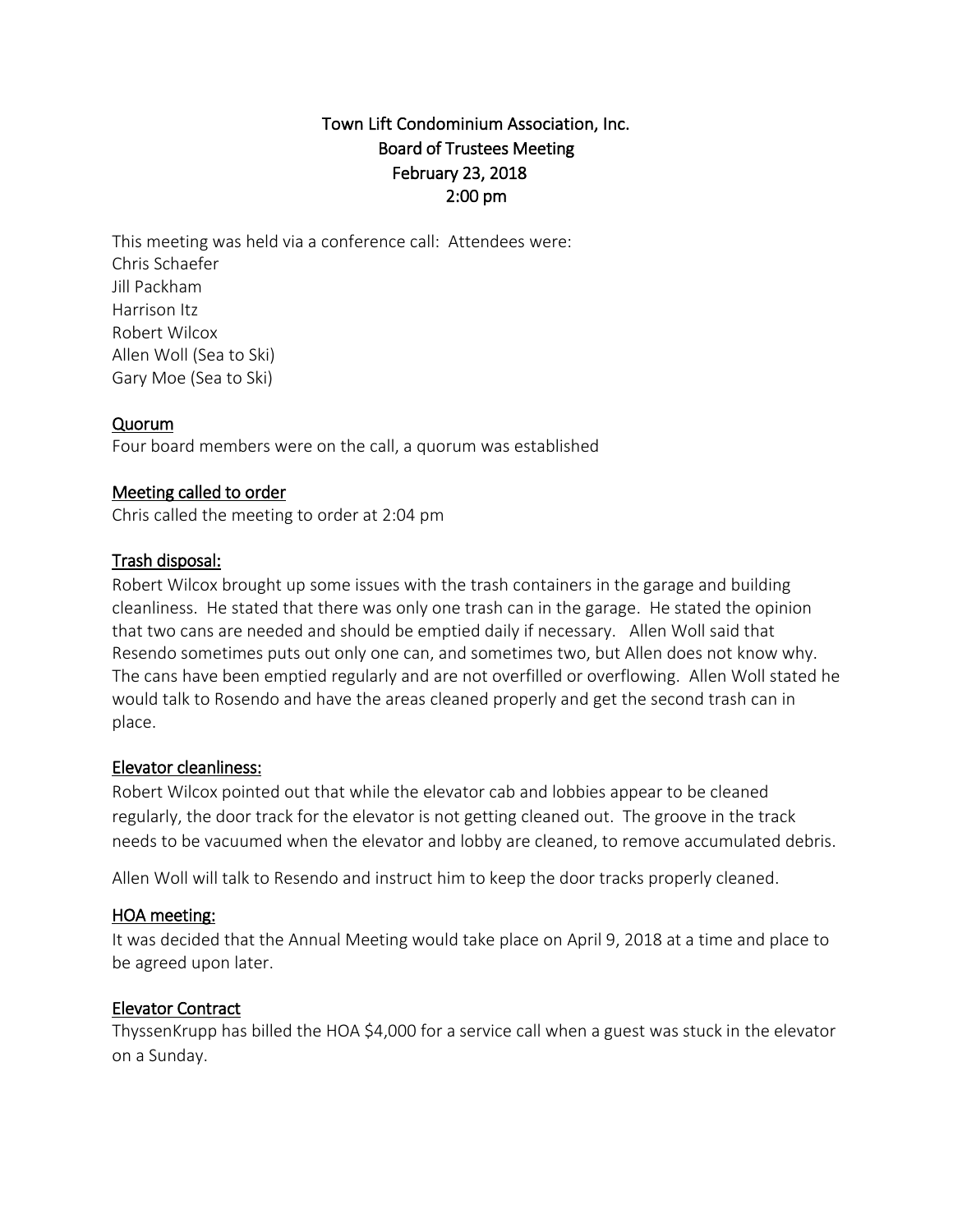Discussion began about whether to stay with Thyssen, or switch to another service company, or sign a 24/7 contract with ThyssenKrupp in return for reducing the bill. Getting out of the existing contract could wind up incurring substantial legal costs if ThyssenKrupp elects to fight it.

Jill Packham gave the opinion that we should at least go to the point of having our attorney write a letter to ThyssenKrupp to try to terminate the contract. However, if it looks like a protracted legal battle may ensue, it would probably be cheaper to just pay the bill. She said, however, that she has never heard of anyone charging \$4,000 for a service call. She and her clients have had good experience with Otis Elevator service, and she recommends switching to Otis over staying with ThyssenKrupp.

Harrison Itz recommended that Chris ask ThyssenKrupp for a copy of the letter they sent advising us of the pending 7-year renewal of our contract in May, 2017. They should be able to produce the letter, a delivery receipt, and the name and signature of the person who received the notice. If they cannot produce those documents, it appears that the 7-year renewal is invalid and we are therefore on a month-to-month basis with ThyssenKrupp.

Chris Schaefer described his contact with each of the other four vendors who are available in our area to do elevator maintenance and service: Carson appears to be interested in our business if we can terminate the ThyssenKrupp contract, Otis is not interested in our maintenance business but would be interested if we have them upgrade the elevator, Schindler has not responded, and Kone is coming to the building on Monday to prepare a bid.

All agreed that it would be better to get rid of ThyssenKrupp and go to Otis or Carson.

The elevator is 20 years old and U.S. Elevator is no longer in business. ThyssenKrupp has stated that an upgrade will be necessary in the next few years as parts are getting difficult to obtain. Chris brought up the fact that a new elevator is approximately \$75,000. The Reserve Study states that the elevator should have a useful life up to 2024. The other vendors have also warned about this problem, and Otis said that if the elevator goes down unexpectedly for a major unavailable part such as a controller board, it could be more than a month before the new elevator is in service.

Chris asked the Board's opinion on setting a policy that if elevator problems occur after hours or on a weekend, Sea to Ski be instructed not to call in the service request until regular hours. Robert Wilcox stated that it would be okay once spring arrives, but that during ski season we should get the elevator repaired immediately. Jill Packham pointed out that even during the spring, if someone makes a call from inside the elevator ThyssenKrupp is going to respond. It was decided that the policy to not call in a service request after hours or on weekends should start after the end of ski season, but if a person is trapped in the elevator they will obviously make the call to ThyssenKrupp. All agreed.

## Parking Garage Contract

Chris Schaefer explained that our contact with Diamond Parking is a lease of the commercial side of the garage, and that Diamond pays us percentage rent, not parking fees. Town Lift gets 65%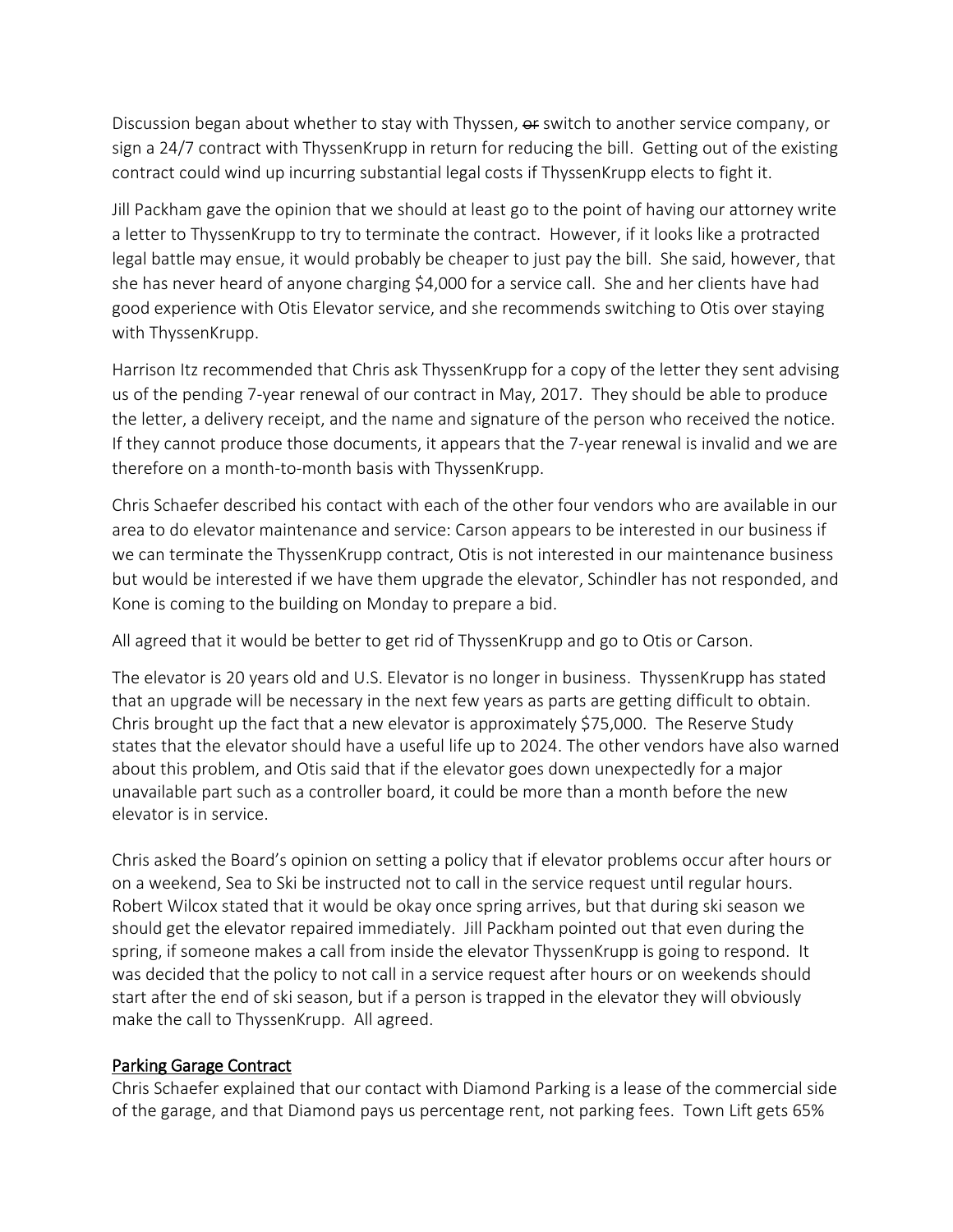of net income from Diamond Parking, as rent. Columbus Pacific has asked for 4 of the parking spaces in the south end of the garage. This will have to be renegotiated with Diamond.

Robert Wilcox asked if the existing contract wasn't unfavorable to Town lift, as has been discussed on several occasions. Chris replied that once he read the contract and observed the level of activity in the garage over the last six months, it did not seem like that bad of a deal. The problem is that we have a small garage, not big enough to operate ourselves as we have to have people enforce parking rules, call tow trucks, etc. Diamond operates all of the Main Street private garages and therefore can divide their staff among them.

Since it appears that the four spaces requested for the Kimball building won't be needed anytime soon, it was decided to not approach Diamond about changing the contract for the time being.

## Plaza

In a conversation with John Maxfield, Chris discovered that the Kimball does not have a client in place to rent space in the new building who would want to use the plaza space. Maxfield said that he needs such a tenant in order to recoup some of their costs in remodeling our Loading Zone. Chris interpreted this comment to mean that Columbus Pacific does not plan to proceed with the plaza project until they have a prospective tenant who demands that they do something to beautify the Loading Zone before they will sign a lease.

Harrison Itz stated that it sounds like they are backing off what we thought was a commitment to do the plaza. Chris said that we have expected they might delay it depending on their leasing success, or even back out entirely if they are able to lease the space without having to beautify our Loading Zone. Unfortunately, we have no incentive to get them moving. Harrison pointed out that they want the 5' strip along the back of our property for their boardwalk. Chris agreed- we could use that as leverage by not letting them use it, if we chose to do so.

In the ensuing discussion all agreed that Columbus Pacific has been pretty good to us so far, and Jill did not think it was a good time to push the Kimball for funds to remodel the plaza area. Chris will continue to discuss the project with them and try to get them moving. He will also talk to Randy Luebke, who negotiated the deal in the first place, and bring him up to date.

### Keller Williams parking space

An agent with KW asked Jill if they could rent an additional parking space and it was agreed upon and the price would be \$270/quarter.

### Roof replacement

Four bids have been solicited and Allen is awaiting a fifth bid. There is a wide gap between the prices of those bids as Redd Roofing and American do primarily commercial buildings and On Top Roofing and Vertex mostly handle residential.